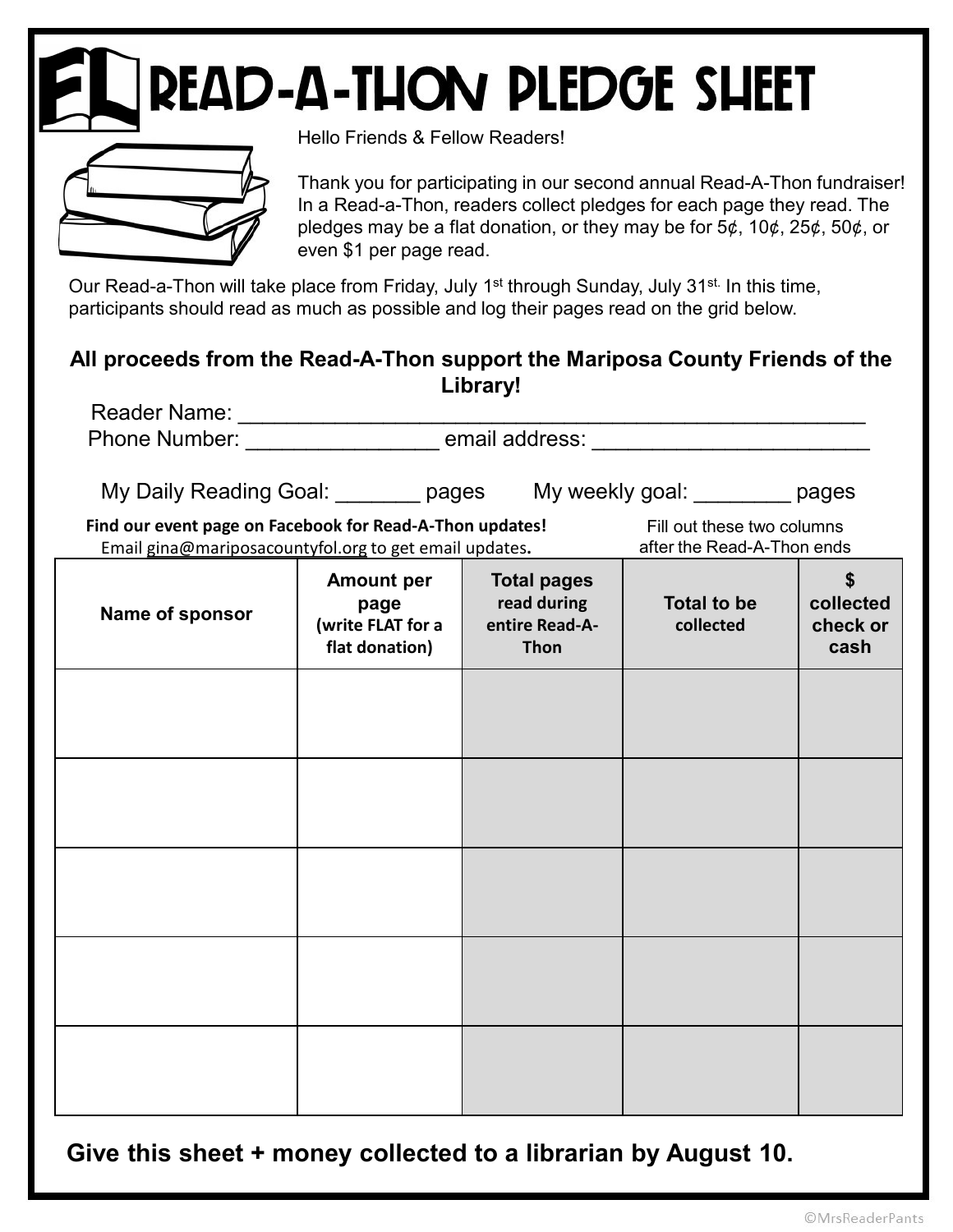## **READ-A-THON PLEDGE SHEET**

Fill out these two columns after the Read-A-Thon ends

|                 | <b>Amount per</b>                           | <b>Total pages</b>                    |                                        | $\boldsymbol{\$}$             |
|-----------------|---------------------------------------------|---------------------------------------|----------------------------------------|-------------------------------|
| Name of sponsor | page<br>(write FLAT for a<br>flat donation) | read during<br>entire Read-A-<br>Thon | <b>Total to be</b><br><b>Collected</b> | collected<br>check or<br>cash |
|                 |                                             |                                       |                                        |                               |
|                 |                                             |                                       |                                        |                               |
|                 |                                             |                                       |                                        |                               |
|                 |                                             |                                       |                                        |                               |
|                 |                                             |                                       |                                        |                               |
|                 |                                             |                                       |                                        |                               |
|                 |                                             |                                       |                                        |                               |
|                 |                                             |                                       |                                        |                               |
|                 |                                             |                                       |                                        |                               |
|                 |                                             |                                       |                                        |                               |
|                 |                                             |                                       |                                        |                               |
|                 |                                             |                                       |                                        |                               |



Please put this sheet + money collected in an envelope. Give to a librarian by August 10, 2022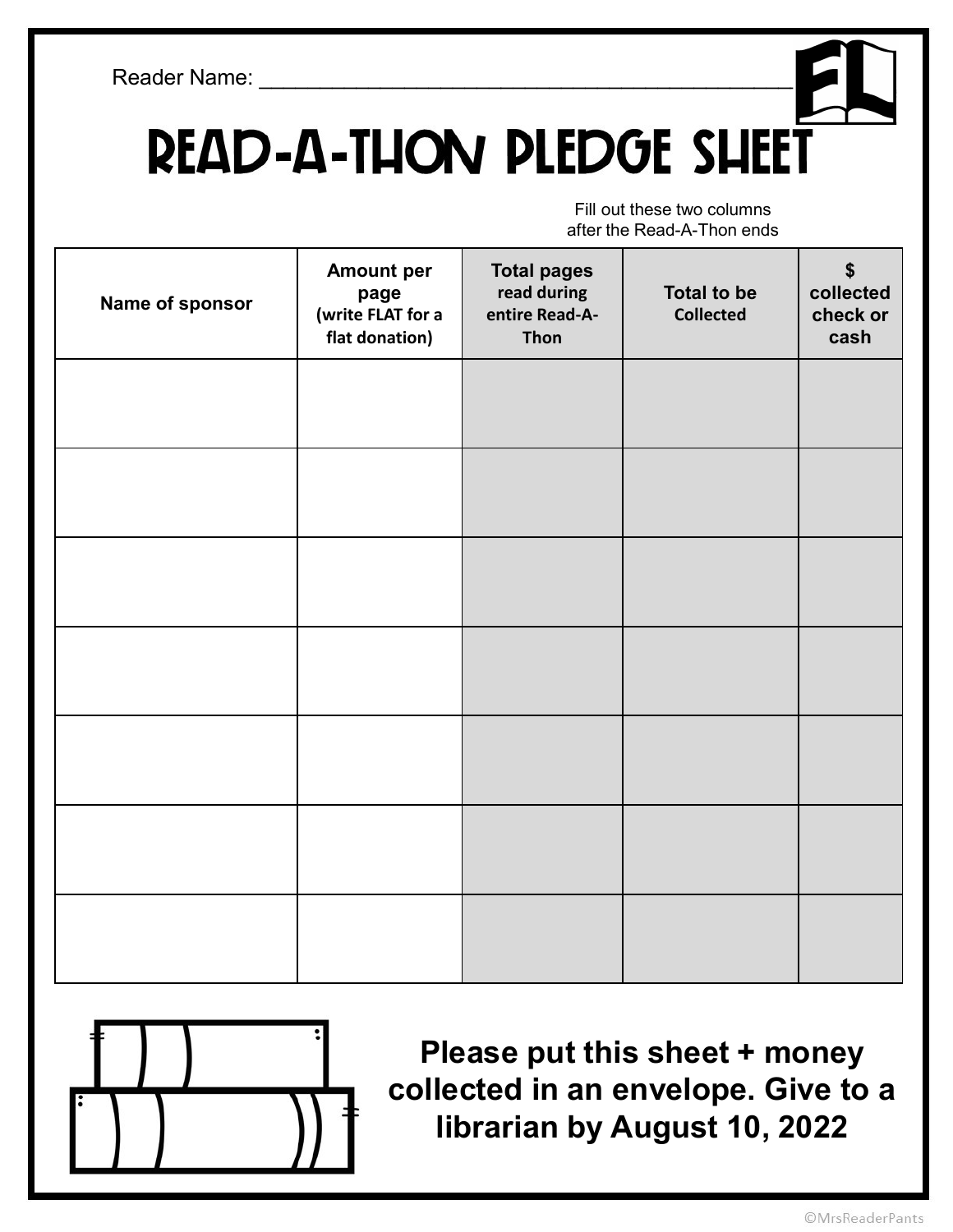

Keep track of your reading during this month's Read-A-Thon below. When the envelope to a librarian by Wednesday, August 10<sup>h</sup>

| <b>Date</b> | <b>Number of</b><br>pages read | <b>Date</b> | <b>Number of</b><br>pages read |
|-------------|--------------------------------|-------------|--------------------------------|
|             |                                |             |                                |
|             |                                |             |                                |
|             |                                |             |                                |
|             |                                |             |                                |
|             |                                |             |                                |

Total minutes on this side: